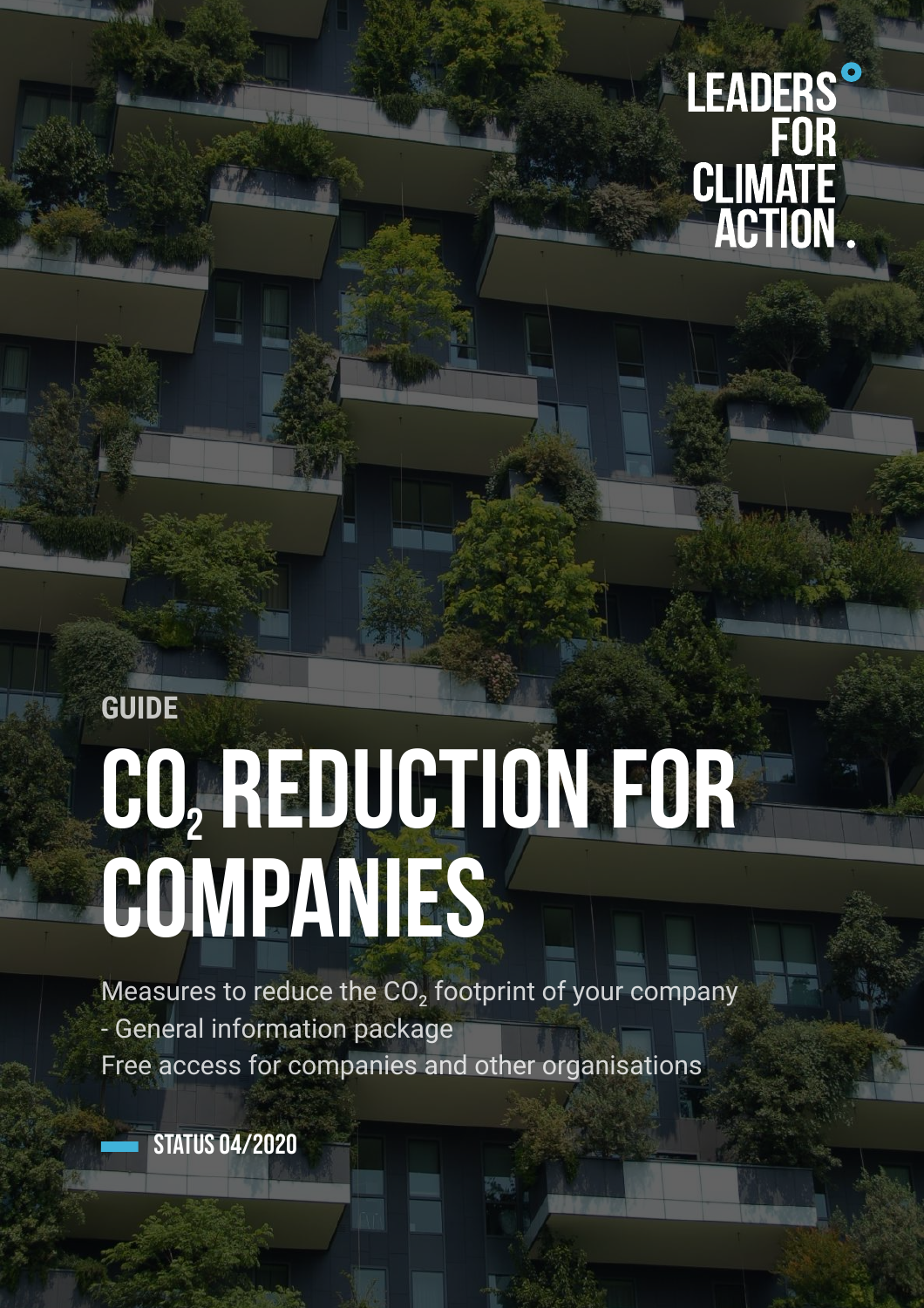

## **Let's go!**

To help your company become more climate conscious and to reduce the  $CO<sub>2</sub>$  emissions, we have created a reference company based on our data and a  $CO<sub>2</sub>$  calculator, which represents a typical digital company with 350 employees in Germany. This company - let's call it SUSTAINIA - has an annual CO<sub>2</sub> footprint of 1,533 tons, which can be reduced by 50.8% with the help of this guide. SUSTAINIA'S  $CO<sub>2</sub>$  footprint is made up as follows:

| <b>MOBILITY</b>                                                                                                           | 982 T |
|---------------------------------------------------------------------------------------------------------------------------|-------|
| Economy: 600 Europe, 794 domestic flights<br><b>AIR TRAVEL</b><br>473T<br>Business: 99 Interkontinental, 17 Europe        |       |
| 350 employees: total distance 5395 km per year<br>TO THE OFFICE<br><b>446 T</b><br>50% by car - 50% public transport      |       |
| Total distance: 148 936 km per year was driven with<br><b>CAR RENTAL</b><br>48 T<br>rented car                            |       |
| Total distance of all employees: 200,000 km in<br>BAHN 15T<br>Germany/Europe                                              |       |
| <b>OFFICE ENERGY</b>                                                                                                      | 312T  |
| German electricity mix, 1373 kWh per employee<br><b>ELECTRICITY</b><br>228T<br>480,550 kWh, emission factor: 474 g/kWh    |       |
| 2 buildings, 350 employees:<br><b>HEATING 67T</b><br>330,159 kWh natural gas                                              |       |
| 1 air conditioning, 3 refrigeration units Canteen<br><b>AIR CONDITION 17 T</b><br>Coolant: R-410A, R-134A, R-449a, R-404A |       |
| THE OFFICE                                                                                                                | 239T  |
| Lunch: 1050 p.week 50:50 Veggi/meat<br><b>GASTRONOMY</b><br>175T<br>Breakfast: 250, 166750 cups of coffee                 |       |
| <b>EXTERNAL COMPUTER CENTRE 36 T</b>                                                                                      |       |
| 50.8<br><b>UPSTREAM HEAT/COLD</b><br>15T                                                                                  |       |
| Water, printed matter, paper, external services:<br><b>FACILITIES</b><br>13T<br>Cleaning/gardener                         |       |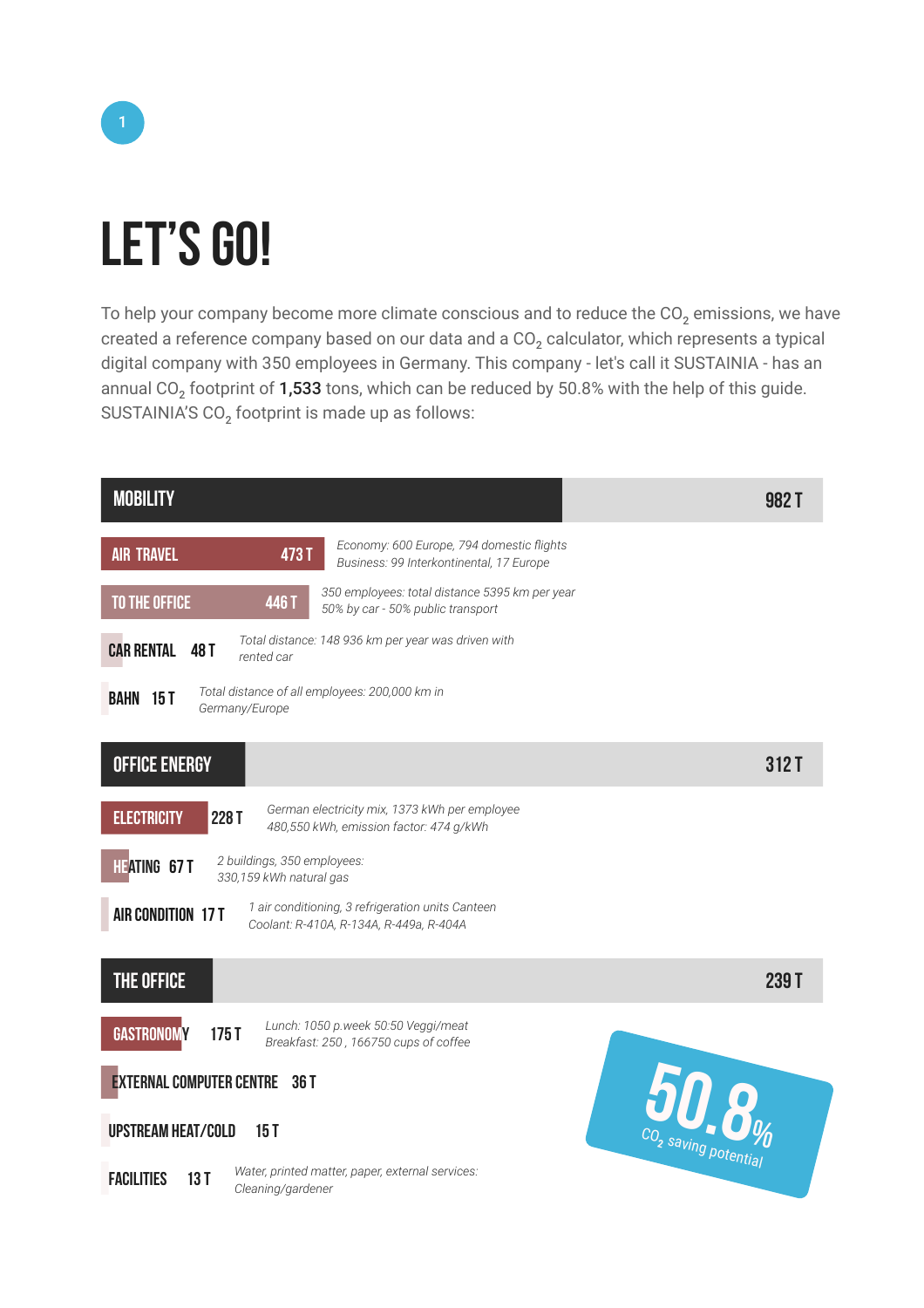# **REDUCTION MEASURES**<br>1. Mobility

#### **Business Trips & Conferences**

The easiest way to improve your company's  $CO<sub>2</sub>$  balance is to reduce air travel. For short domestic routes, it is recommended to change to trains. Although this increases the travel time, the journey is less stressful, more comfortable and usually even cheaper. Railway stations are often more centrally located than airports, which makes arrival and departure easier. You can also change to long-distance buses.

Nowadays, conferences and meetings can also be held online via video conferencing. High quality video conferencing equipment is a sensible investment, as an alternative to regular air travel and more comfortable for employees. Hotel costs can also be reduced this way.

For intercontinental travel, a business flight produces two to three times as much  $CO<sub>2</sub>$  as an economy flight. First class seats even release up to six times as much  $CO<sub>2</sub>$ . Therefore, it is more environmentally friendly to fly economy class on long-haul trips.

Think about where you can save  $CO<sub>2</sub>$  with your company:

- Reduce domestic flights, ideally switch completely to rail
- Fly Economy Class, instead of Business Class
- The lower the flight class, the lower the CO<sub>2</sub> emissions
- Video conference systems can replace air travel

Find more information about video conferencing systems online and consider it for your office.

#### **To the Office**

When choosing a location for an office, a well connected location can save a lot of CO<sub>2</sub>. If employees travel by public transport, bicycle or foot, this not only reduces  $CO<sub>2</sub>$ , but also reduces stress.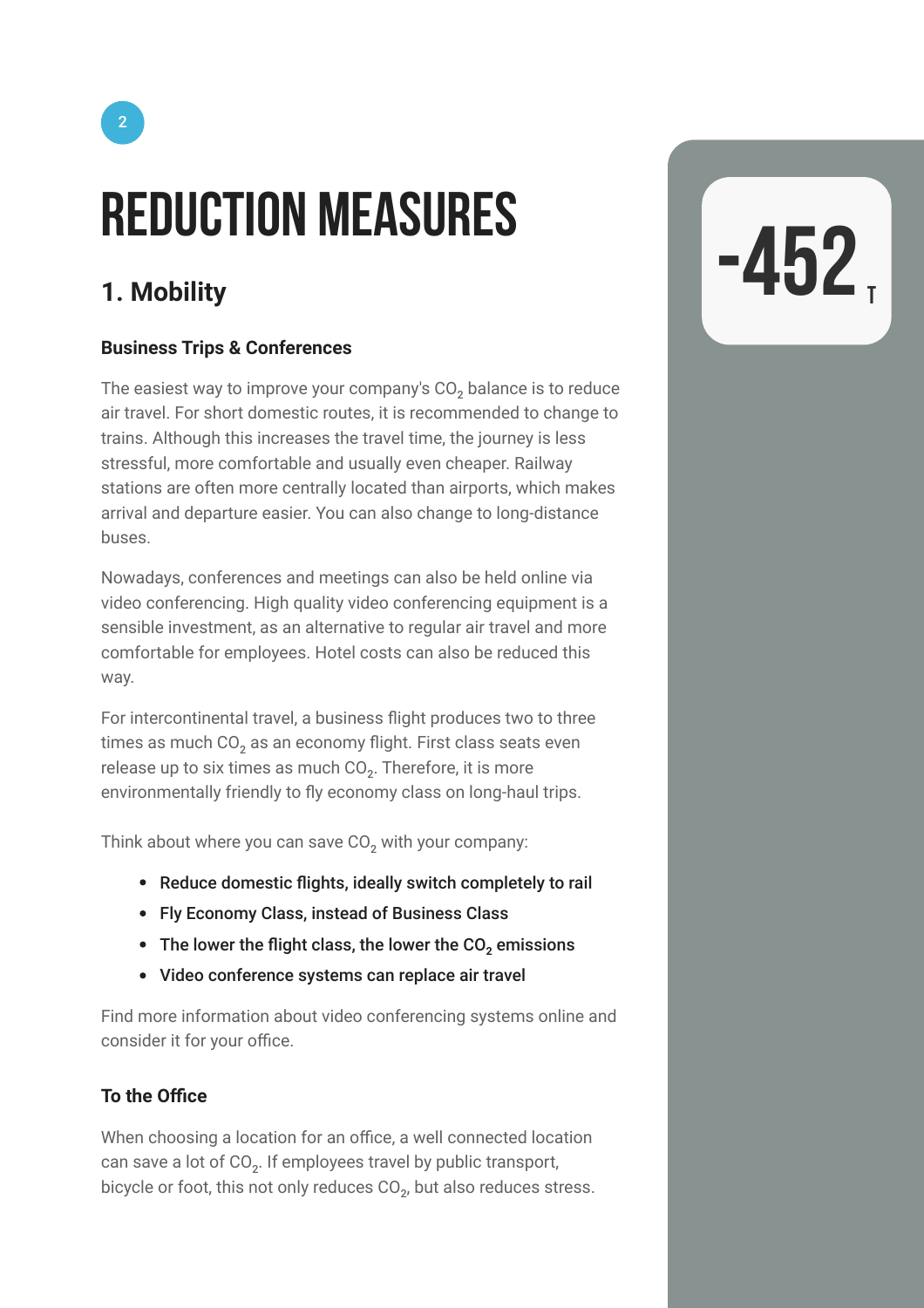If it has to be the car after all, car pools should be set up, or shared car services should be used. Car sharing can also make a contribution if it helps employees decide against purchasing their own car. If your company has its own car pool, investing in electric company cars can improve the environmental balance as long as the electric cars run on green electricity.

#### **Flexible working**

The option of working from home can offer many advantages for employees and the company: The savings include, in particular, fuel savings, as commuting distances are reduced. However, heat and electricity per employee within the company are also reduced, as spatially flexible working leads to a reduction in heated, lighted and ventilated work surfaces. The employee also produces emissions at home, but these are lower. This saves energy in your company and minimizes the arrival and departure stress of your employees.

For more comparisons and information about different models of Flexwork and how you implement them, click [here.](https://www.bt.com/static/i/media/pdf/flex_working_wp_07.pdf)

What possibilities for optimisation do you have in your company?

- Choose a location with easy transport connections
- Low-emission access by public transport, bicycle or on foot
- Introdue carpooling
- Subsidy program to optimize the journey with for example car sharing
- Set up a FlexWork program

#### **Sustainia's reduction methods**

| Flights: cancel 15%, change to economy class, 50%<br>of flights within Germany change to rail            | $-215.$ |
|----------------------------------------------------------------------------------------------------------|---------|
| Approach: 350 employees: 5395 km in total per year,<br>75% public transport - 15% car - 10% on foot/bike | $-213.$ |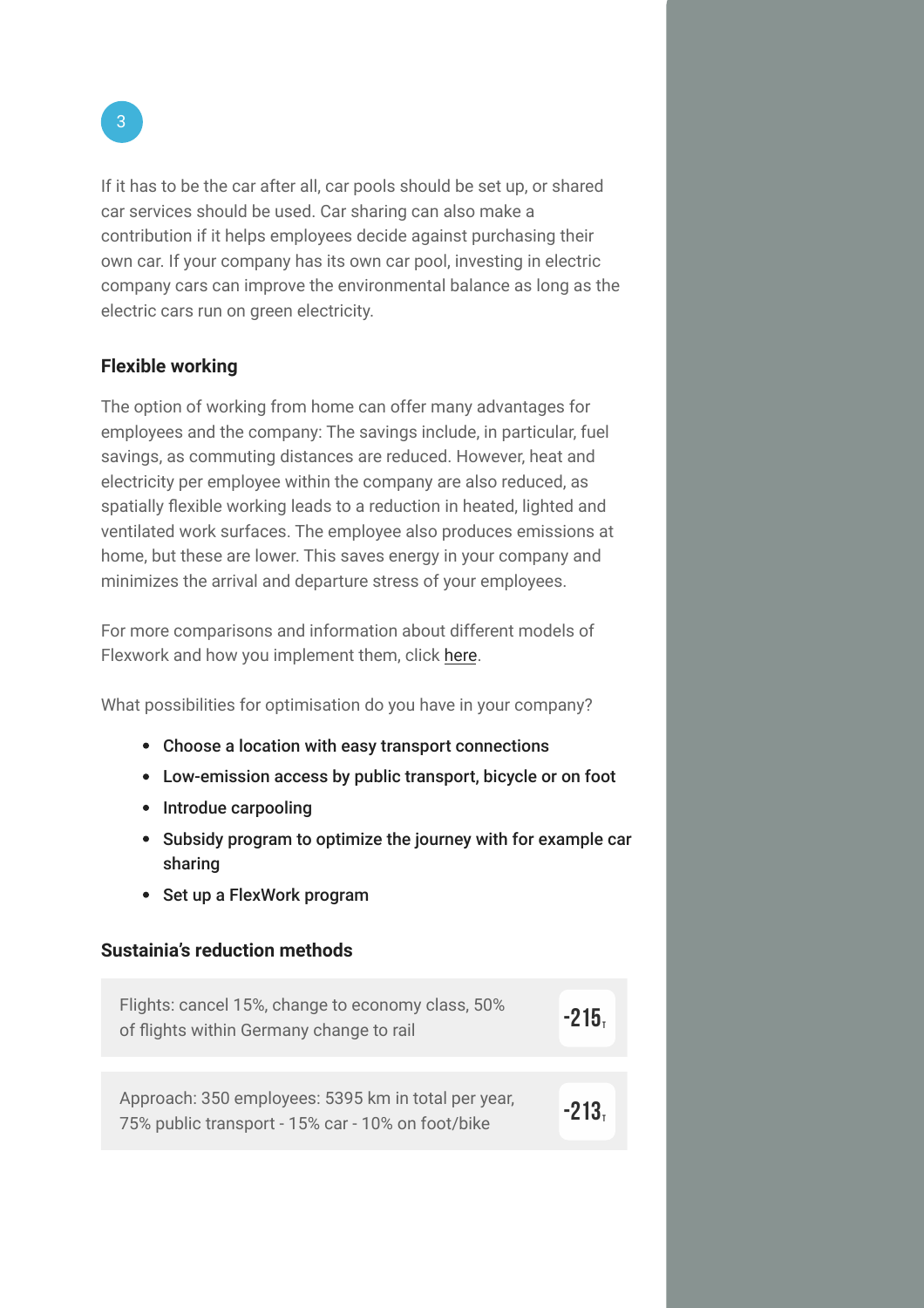Rental car: conversion to e-car, max. 100,000 km Rail (±0): limit to 200,000 km

#### **2. Office Energy**

#### **Green electricity - especially here**

Especially companies that obtain their electricity from fossil fuels, for example by using the German electricity mix, can significantly reduce their CO<sub>2</sub> footprint by switching to renewable energy sources. This can be by switching to a green electricity provider or installing energyefficient solar modules. For example, you can generate your own electricity in an environmentally friendly and independent way.

You can find a comparison of the best eco-power providers [here.](https://www.oekostrom-anbieter.info/oekostrom-vergleich/oekostrom-vergleich.html)

#### **Correct heating**

To reduce  $CO<sub>2</sub>$  emissions and heating costs, the insulation of the office building is crucial. Old buildings can be retrofitted by thermal refurbishment and in new buildings energy efficiency can be prioritised from the outset. In general, the following applies: 6% reduction in  $CO<sub>2</sub>$  and energy with a temperature reduction of 1°C. Thus a minimal change can have a major impact on the environmental balance.

Permanently open windows do provide a lot of fresh air, but unfortunately a large part of the heat is lost.

The installation of a smart thermostat can regulate your office climate optimally. By networking several rooms, the thermostat enables constant controlled temperatures and an automatic switchoff after closing time, as heating is not necessary at night.

#### **Energy efficiency**

First of all, the most important thing: When buying operating equipment, such as dishwashers, coffee machines or refrigerators, always pay attention to the energy label.



 $-23.$ 

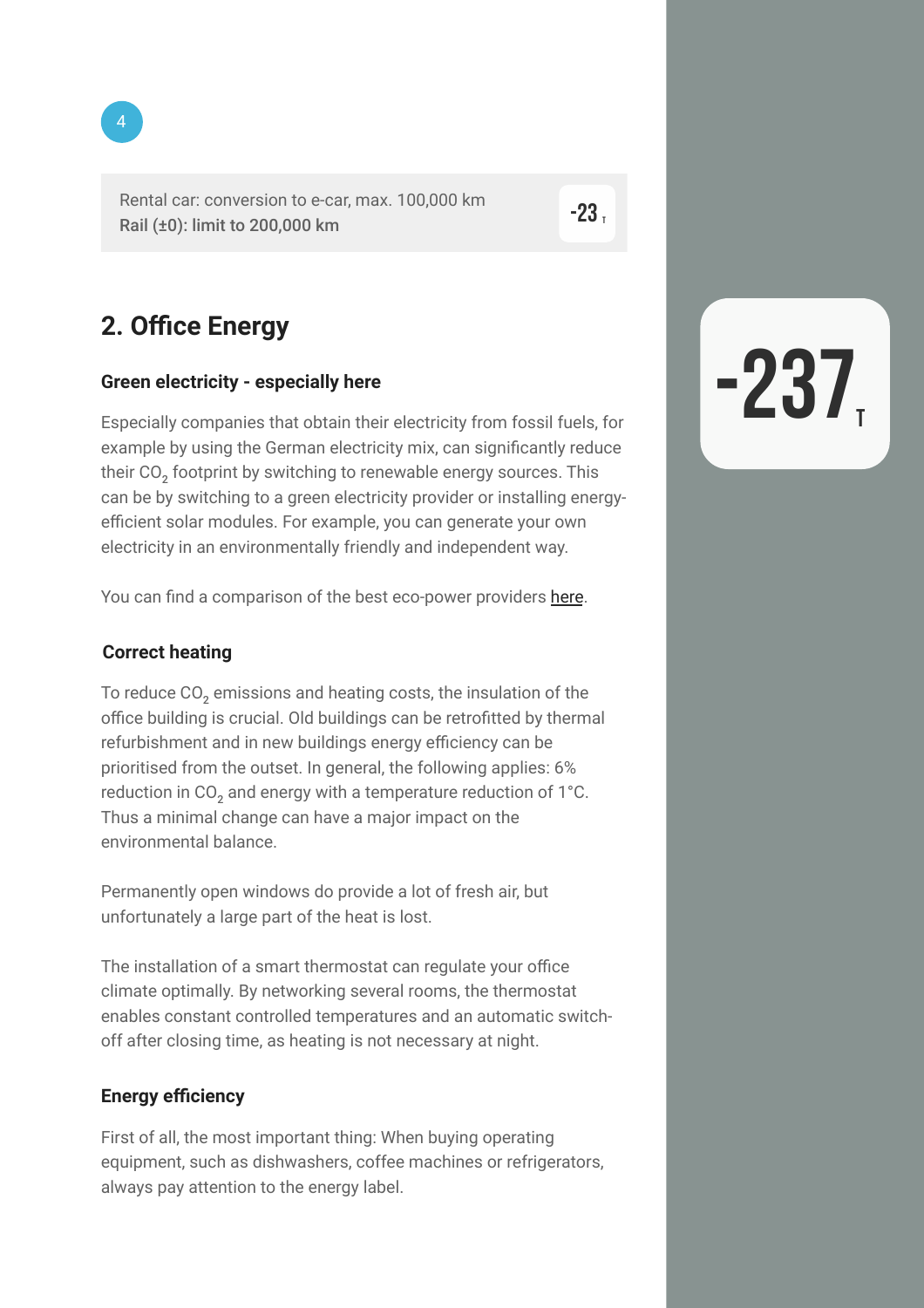So at best, invest in an  $A+++$  appliance to keep your company's  $CO<sub>2</sub>$ emissions as low as possible. [Here](https://smartricity.de) you can check how much your appliance consumes and find more energy-efficient appliances.

To increase your energy efficiency in the office and reduce your  $CO<sub>2</sub>$ emissions, pay attention to the 'working temperature' of household appliances. The dishwasher cleans just as well at 50°C as at 70°C and food stays as fresh at 7°C as it does at 5°C. With these small temperature changes you can save a lot of energy and  $CO<sub>2</sub>$ .

Use LED lights. These consume up to 90% less energy, are very durable and there is no delay in switching on.

Electrical appliances such as computers, printers or laptops consume a lot of power in standby mode. For this reason, a disconnectable power strip can be used to completely shut down devices during periods of non-use. Otherwise, disconnecting the devices from the mains saves a lot of energy and  $CO<sub>2</sub>$ .

#### **Air conditioning**

The refrigerants used in air conditioning systems consist of fluorinated hydrocarbons, which have a much higher greenhouse effect than CO<sub>2</sub> with minimal leakage. Even the most 'environmentally friendly' of these F-gases, R134a, has a global warming potential 1430 times greater than CO<sub>2</sub>. Losses of these volatile gases are unavoidable during filling and disposal of the plant, as well as through leakage in continuous operation.

Natural refrigerants pose less of a threat to the climate in the event of leakage, as their global warming potential is very low. These include hydrocarbons (H<sub>x</sub>C<sub>v</sub>), carbon dioxide (CO<sub>2</sub>) and ammonia (NH<sub>3</sub>). These natural gases usually work even more efficiently than fluorinated hydrocarbons. Thus, energy and  $CO<sub>2</sub>$  can be saved.

However, natural refrigerants are associated with higher technical challenges: Hydrocarbons are flammable and ammonia is toxic, so appropriate safety precautions must be taken when using them.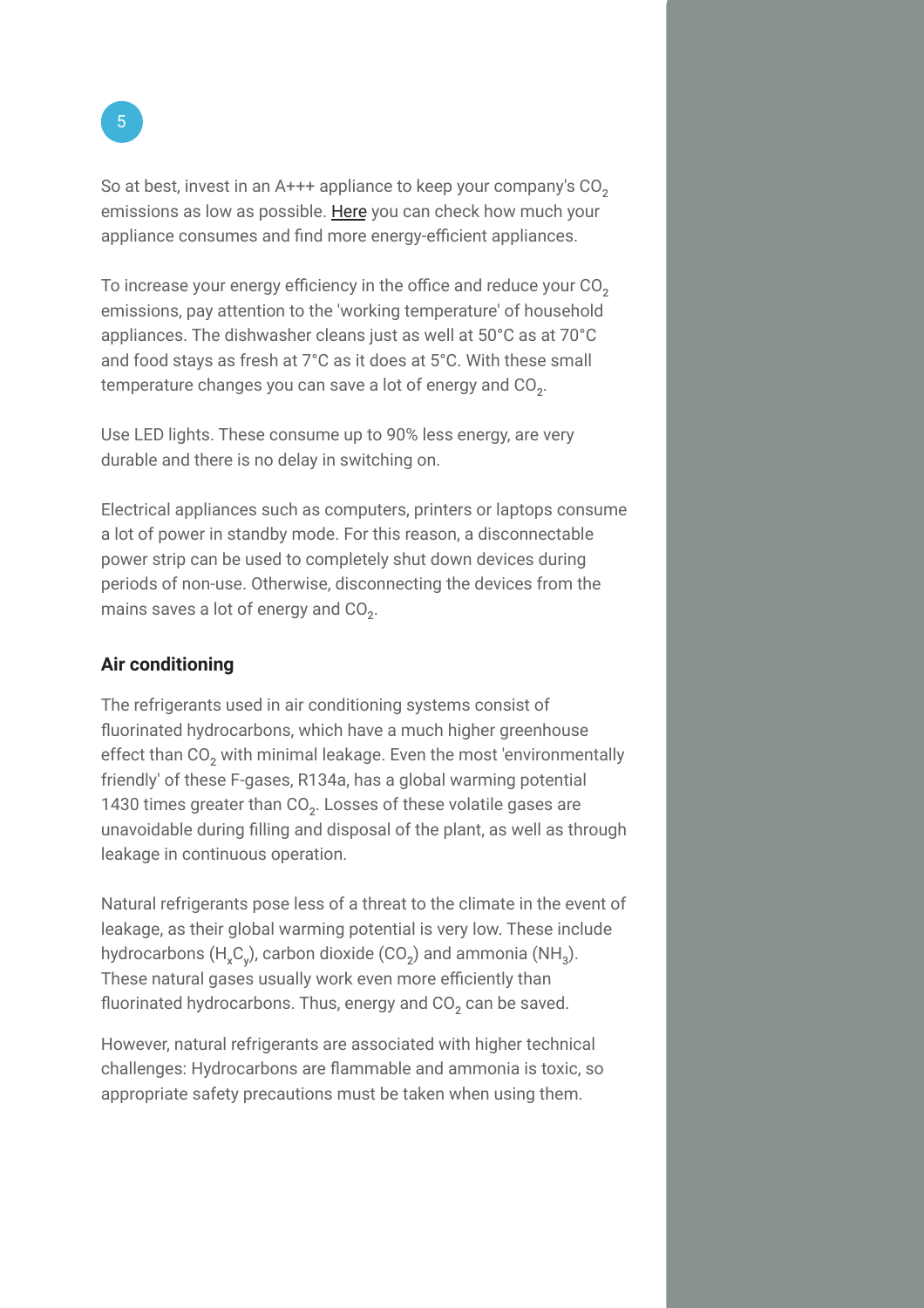6

Our energy saving tips are summarized here:

- Pay attention to the building insulation, refit old buildings with a thermal renovation
- Thermostats optimally regulate your office climate
- Heat only when windows are closed, airing intermittently
- Pay attention to the energy label: Invest in A+++ equipment
- use "natural" air conditioners for cooling
- use LED's

#### **Sustainia's reduction methods**

| Electricity: Switch to a real green electricity provider<br>with 35 g/kWh                                               | $-211r$ |
|-------------------------------------------------------------------------------------------------------------------------|---------|
|                                                                                                                         |         |
| Air conditioning: Use of environmentally friendly air<br>conditioning with , natural' coolants (CO <sub>2</sub> /R-744) | $-16.$  |
|                                                                                                                         |         |
| Heat: 15% savings per employee,<br>Total consumption: 280 635 kWh per year                                              | -10.    |

#### **3. Office all around**

#### **A cloud-based infrastructure**

By making your company paper-free, you not only contribute to energy and resource efficiency, but also save

space, money and offer employees the opportunity to work flexible. Costs for printer paper, flipcharts, post-its and writing paper can be replaced by smart technologies in the long term. Tablets enable employees to mark, comment on and share presentations, for example, documents can be edited and forwarded together and can no longer be forgotten at home.

#### **Office furniture**

Furniture that is not produced in an environmentally friendly way or comes from non-sustainable forestry increases your  $CO<sub>2</sub>$  emissions and the level of pollutants in your immediate surroundings.

 $-76$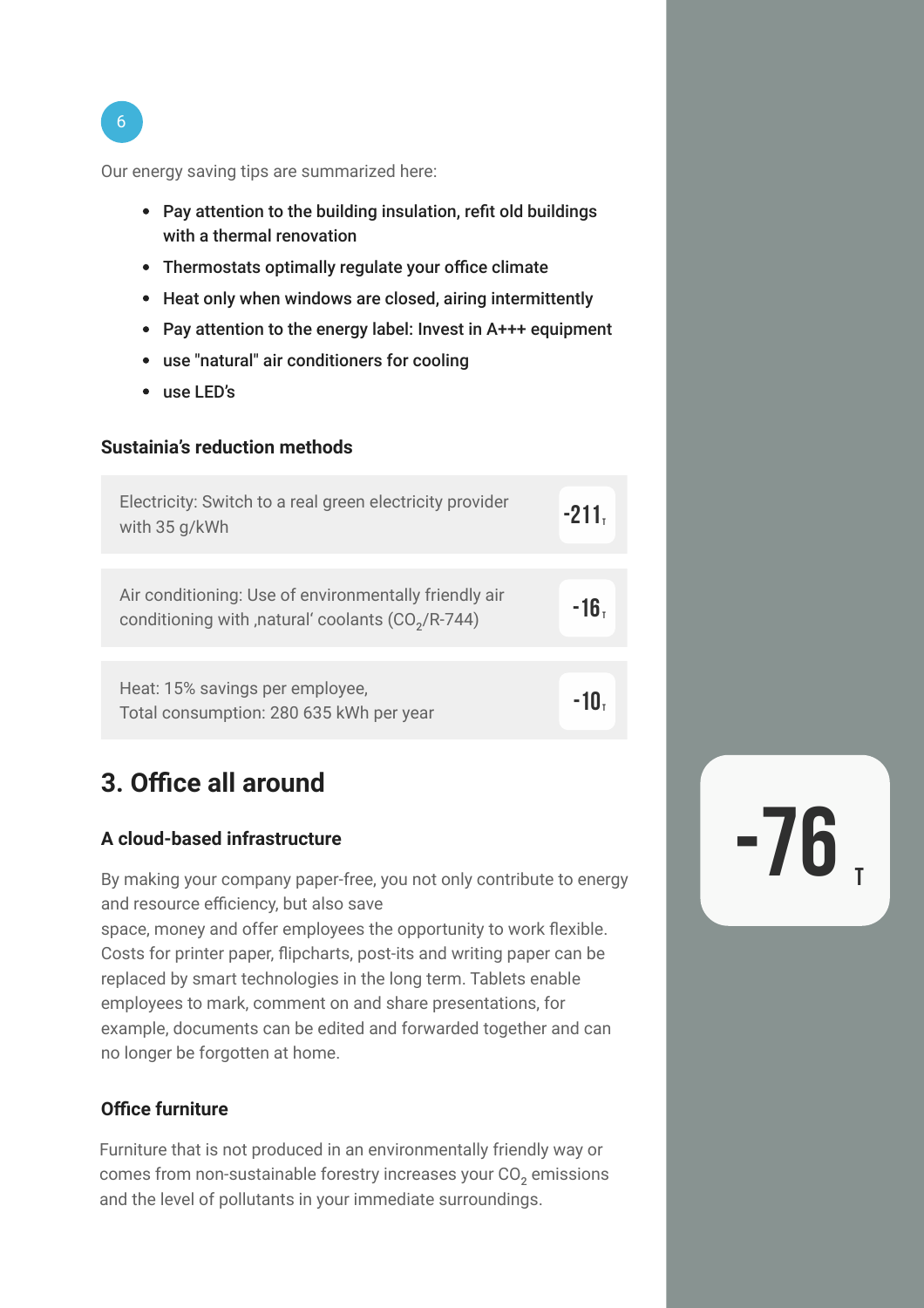Wood-based materials, adhesives and paints often contain volatile organic compounds such as solvents, terpenes, aldehydes and plasticizers. The German Federal Forest Act stipulates sustainable management and resource-saving use of forests. Therefore you should consume office furniture sparingly, durable, regional and thus sustainable.

#### **Paper**

The same applies to paper: recycling! In the production of fresh fibre paper, wood is used as the primary raw material and waste paper as the secondary raw material. Recycled paper, on the other hand, is made from 100% old paper, saving resources and water. Although the recycled paper is no longer pure white, it is also free of peroxides, sodium carbonate and sodium hydroxide. These chemicals are used both in the production of fresh fibre paper and for bleaching recycled paper. Recycled paper has a two to three times lower energy consumption during production and is therefore 5-10% cheaper in 'natural' terms.

#### **Supply - Food & Drinks**

Also in catering for companies, attention should be paid to the appropriate quality of the products. It is advisable to use regional and seasonal foods and to offer a meat-reduced menu. Organic food should also be emphasized.

You can also avoid CO<sub>2</sub> on drinks by switching your company to reusable glass bottles instead of disposable plastic bottles. This way you also avoid waste, as glass bottles are 100% recyclable and do not have to be made from fossil fuels.

But it is not only with glass bottles that waste can be avoided: Coffee capsules can hardly be recycled and cause tons of packaging waste.

With an environmentally friendly and energy-efficient fully automatic coffee maker, you protect the environment and can use your preferred Fair Trade organic coffee.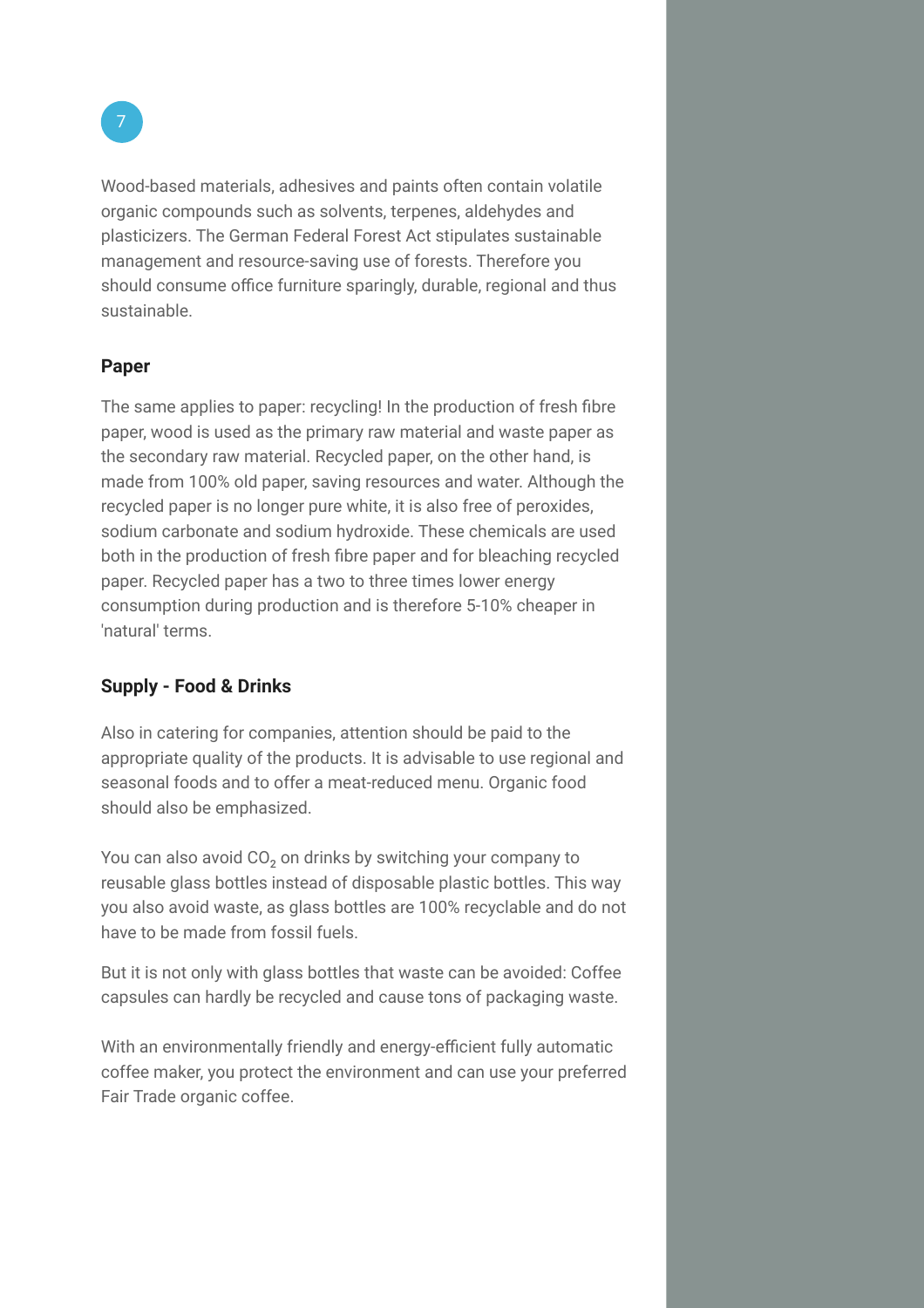#### **Correct separation and recycling**

What belongs where? And what else can I use? When it comes to waste separation, there are a few points to consider in order to recycle the paper, packaging and residual waste as effectively as possible.

These five points can help you separate properly:

- Light packaging: This includes plastics, metal and composite materials
- Container glass: is sorted into amber, green and white glass
- Waste paper: This includes all cardboard, cartons and paper
- Organic waste: fruit and vegetable remains, tea bags and coffee grounds and egg shells
- Residual waste: Everything about hygiene articles, cigarette butts, candles or light bulbs

In general, the less waste you produce, the better for the environment and the CO<sub>2</sub> balance. Pay attention to reuse as well. More about waste separation and what you have to consider can be found [here.](https://www.awm-muenchen.de/fileadmin/PDF-Dokumente/privatkunde/Trennliste_englisch.pdf) 

For less waste in your office you can find environmentally friendly alternatives in Zero Waste Shops online.

Of course, the points under "Office all around" do not reduce  $CO<sub>2</sub>$ emissions nearly as much as mobility - nevertheless, a climateconscious company should pay attention to these points to ensure a healthy and green working environment.

Since  $CO<sub>2</sub>$  is not our only problem, measures for waste separation, plastic avoidance and sustainable raw materials should not be underestimated.

Here is our summary again:

- switch to a cloud based infrastructure in the company
- Investing in sustainable office furniture
- Use recycled paper instead of fresh fibre paper
- Switch to environmentally friendly catering and coffee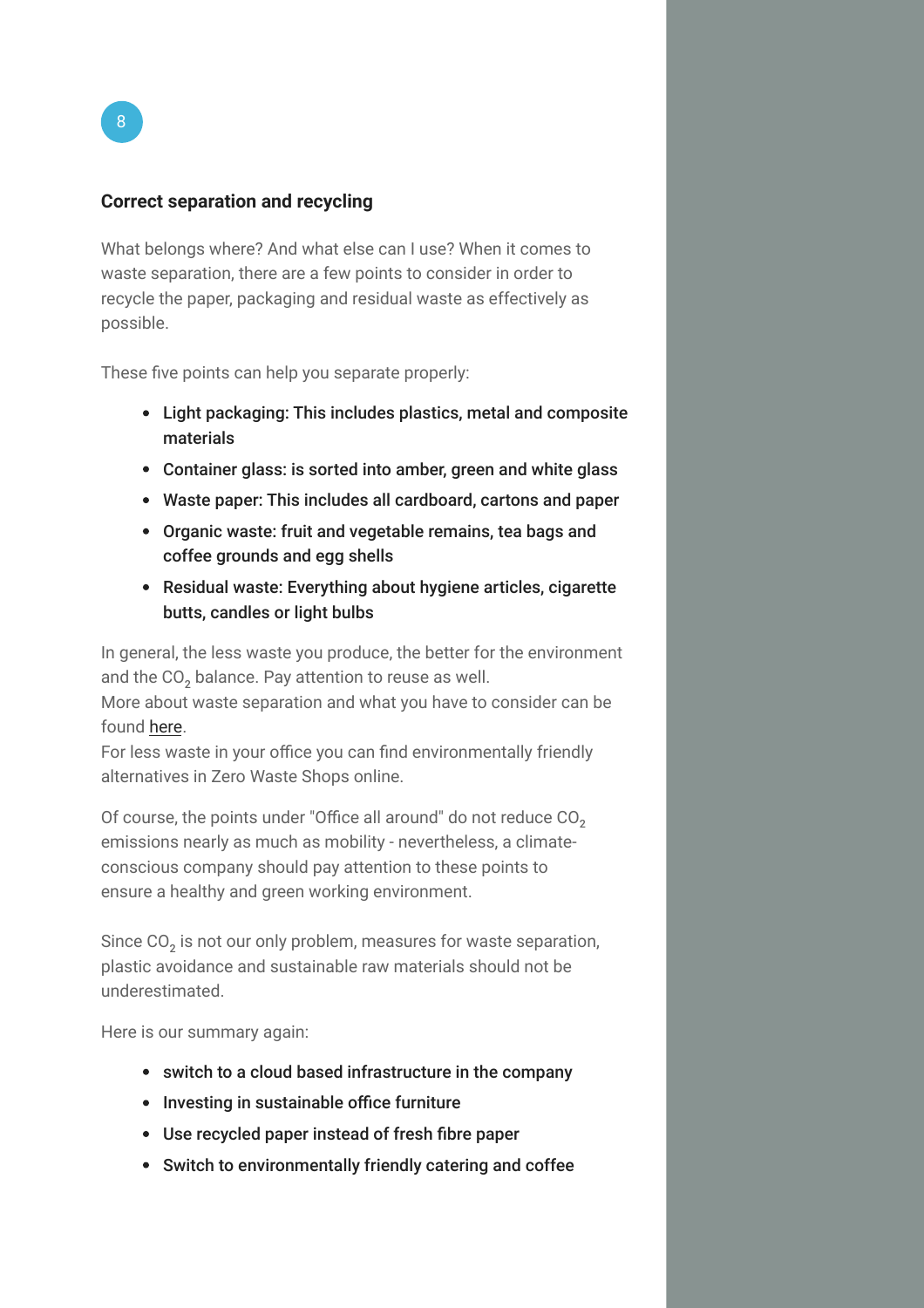9

#### Establish waste separation programs

Best of all: produce as little waste as possible!

#### **Sustainia's reduction methods**

| Gastronomy: complete vegetarian lunch, no<br>breakfast, coffee from Oromo |  |  |  |  |
|---------------------------------------------------------------------------|--|--|--|--|
|                                                                           |  |  |  |  |

Paper: climate-neutral paper<br> **-9,8**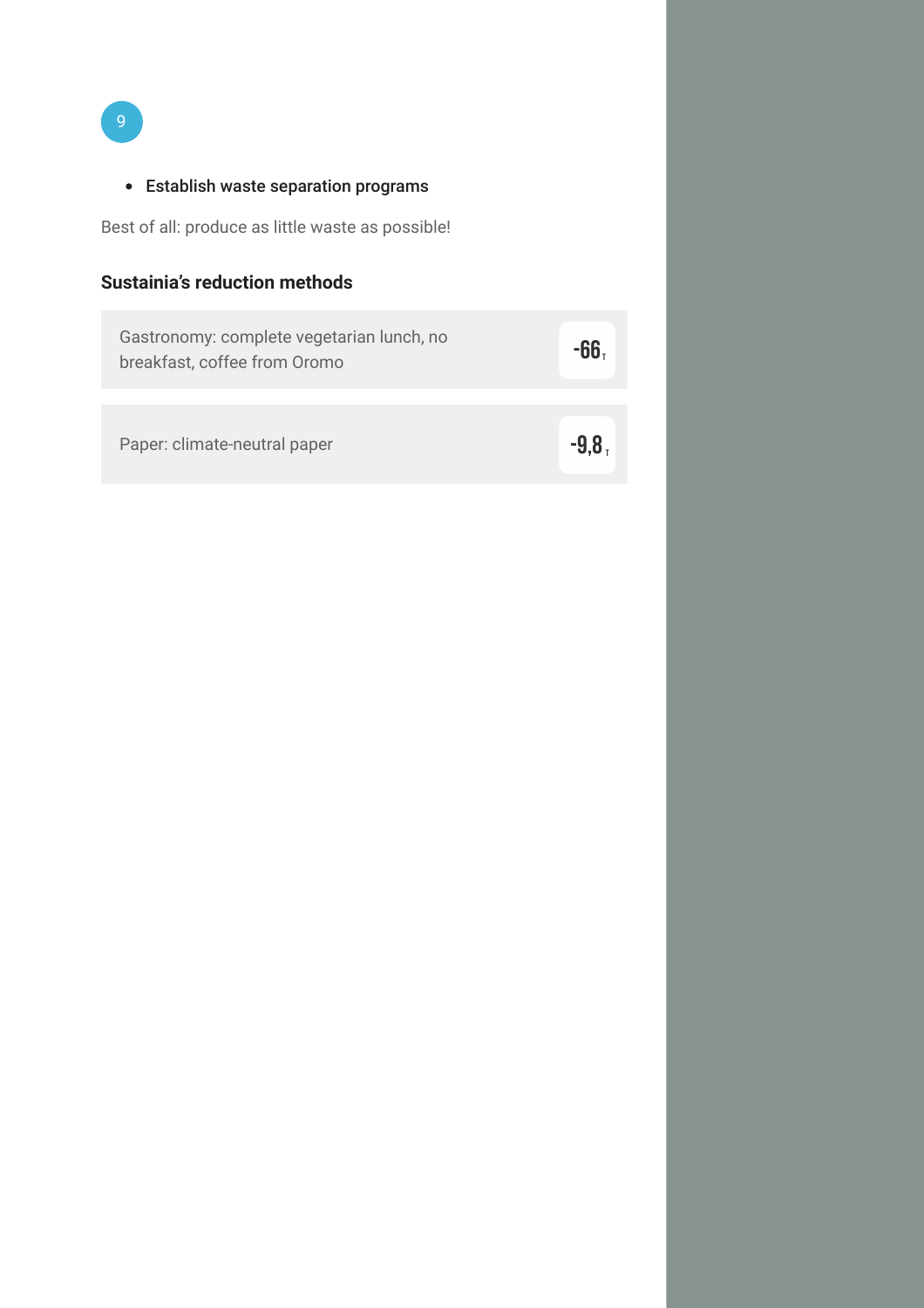SUSTAINIA'S emissions have decreased by 50.8% after the reduction measures:



The footprint decreased to only 768 t instead of  $1533$  t CO<sub>2</sub> per year. In the last step SUSTANIA compensates the remaining tons of  $CO<sub>2</sub>$  with a reputable supplier - you can find out more about this in our guide for CO<sub>2</sub> compensation.

#### **Concluding words**

With these three major points you will be able to reduce your company's  $CO<sub>2</sub>$  emissions and contribute to climate protection. Please spread the idea and talk about it with your friends and colleagues so that each individual develops an awareness of the consequences of his or her actions and we work together to create a healthy living environment.

But regardless of these points, you as a company should consider whether your business is environmentally friendly in itself. If not, what are the options for changing this? Can you save CO<sub>2</sub> in production, import/export or in the execution of the service? What improvements can your company strive for?

Be advised by one of the compensation providers personally in addition and become climate neutral with your company now!